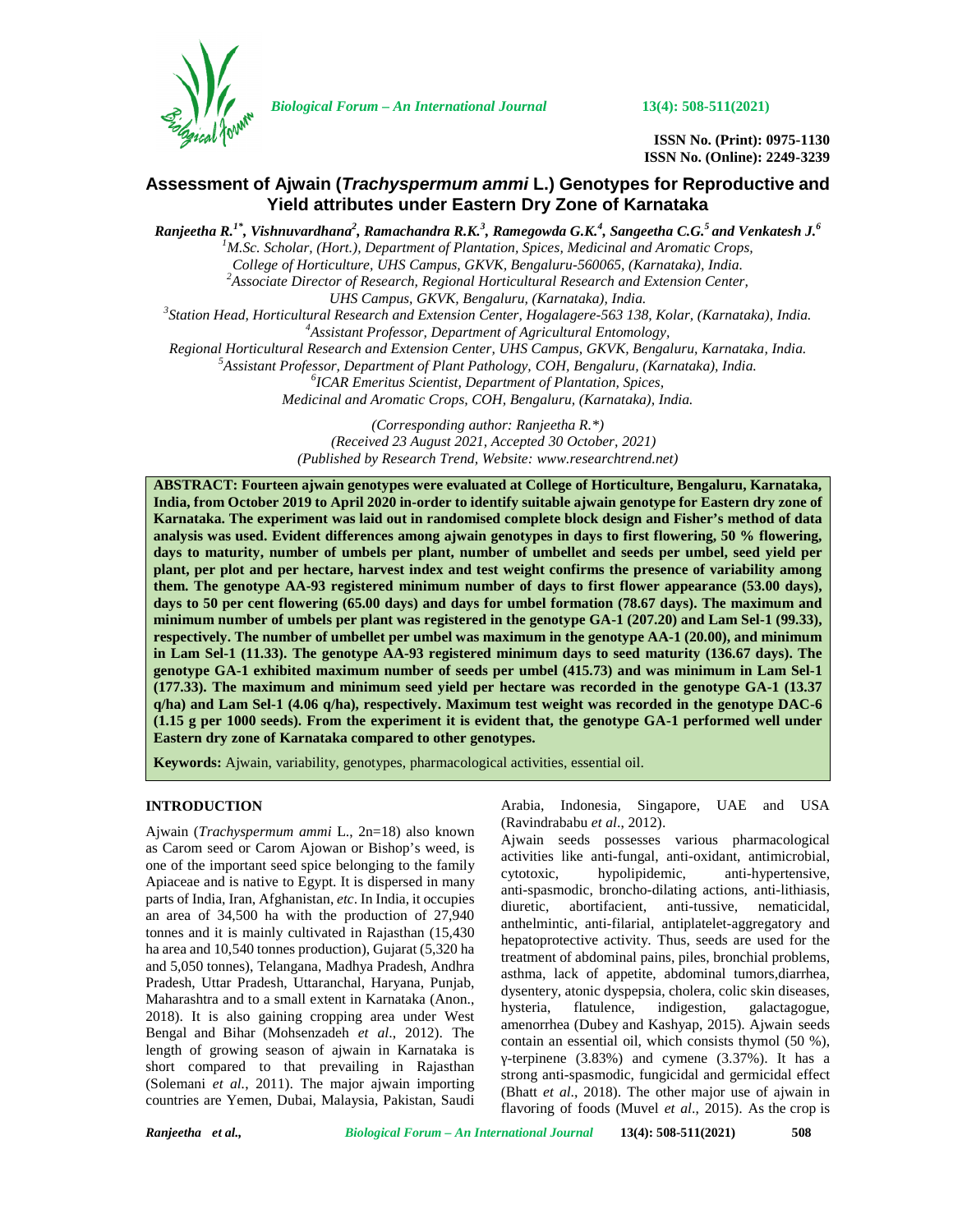gaining importance in the southern states, an effort was made to identify suitable ajwain genotype during the *rabi* season under Eastern dry zone of Karnataka.

# **MATERIAL AND METHODS**

A field experiment was conducted at the Department of Plantation, Spices, Medicinal and Aromatic crops, College of Horticulture, UHS campus, GKVK, Bengaluru, Karnataka, India, during *rabi* season of October 2019 to April 2020. Experimental site is located at an elevation of 930 meters above MSL with 12°58′ North latitude and 77°35′ East longitude which comes under Eastern Dry Zone of Karnataka. Experimental

material consisted of fourteen ajwain genotypes (Table 1) which were evaluated in randomised complete block design with three replications. The seed were sown in plots of size 2.7 m  $\times$  1.4 m (3.78 m<sup>2</sup>) with a spacing of 45  $cm \times 20$  cm accommodating 42 plants. Complete production practices were followed to raise an healthy crop. Five representative plants in each plot were tagged to record the observations. The data recorded on various parameters during the course of investigation were subjected to Fisher's method of analysis of variance through statistical design RCBD. Data interpretation was carried out according to Panse and Sukhatme (1957).

|  | Table 1: Source of ajwain genotypes used in the experiment. |  |
|--|-------------------------------------------------------------|--|
|--|-------------------------------------------------------------|--|

| Name of the genotype | <b>Source</b>           | <b>Salient features</b>                            |  |  |  |
|----------------------|-------------------------|----------------------------------------------------|--|--|--|
| $DAC-1$              | HRS, Devihosur, Haveri  |                                                    |  |  |  |
| $DAC-2$              | HRS, Devihosur, Haveri  |                                                    |  |  |  |
| $DAC-3$              | HRS, Devihosur, Haveri  |                                                    |  |  |  |
| DAC-4                | HRS, Devihosur, Haveri  |                                                    |  |  |  |
| $DAC-5$              | HRS, Devihosur, Haveri  |                                                    |  |  |  |
| DAC-6                | HRS, Devihosur, Haveri  |                                                    |  |  |  |
| $DAC-7$              | HRS, Devihosur, Haveri  |                                                    |  |  |  |
| $DAC-8$              | HRS, Devihosur, Haveri  |                                                    |  |  |  |
| $AA-1$               | NRCSS, Ajmer, Rajasthan | Suitable for both irrigated and rainfed conditions |  |  |  |
| $AA-2$               | NRCSS, Ajmer, Rajasthan | Resistant to powdery mildew                        |  |  |  |
| $AA-93$              | NRCSS, Ajmer, Rajasthan | Early maturing, lodging resistant                  |  |  |  |
| $GA-1$               | GAU, Gujarat            | Matures in 175 days                                |  |  |  |
| Lam Sel-1            | HRS, Lam, Guntur        | Erect type                                         |  |  |  |
| Lam Ajwain-2         | HRS. Lam. Guntur        | Spreading type                                     |  |  |  |

DAC: Devihosur Ajwain collection AA: Ajmer Ajwain GA: Gujarat Ajwain

## **RESULTS AND DISCUSSION**

Significant differences among ajwain genotypes with respect to yield and yield attributes revealed the existence of variability among the genotypes (Table 2). The genotype AA-93, took less number of days to first flower appearance, 50 % flowering, umbel formation and days to maturity (53.00, 65.00, 78.67 and 136.67 days, respectively), while, Lam Ajwain-2 took Meena *et al.* maximum days to first flowering, 50 % flowering and umbel formation (89.00, 96.33 and 109.67 days, respectively) and maximum days to seed maturity was observed in Lam Sel-1 (168.33 days). This confirms that, AA-93 genotype is an early maturing type. The variations in days to first flower appearance and 50 per cent flowering was attributed to the genetic constitution

of the genotype combined with environmental interaction. The quick growth and accumulation of more amount of carbohydrates have resulted in early flowering. However, the variations in days taken for umbel formation is due to variations in days to first flower appearance, days to 50 per cent flowering, faster growth and interaction of a particular genotype with the environment. The reports by Meena *et al.*, (2014); (2017) in ajwain genotypes, Moniruzzaman *et al*., (2013); Phurailatpam *et al*., (2016); Hongal *et al*., (2018) in coriander genotypes, Haq *et al.,* (2015) in black cumin genotypes and Telugu *et al*., (2019) in fennel genotypes provides support to the present findings.

**Table 2: Mean performance of various ajwain genotypes for yield and yield attributes under Eastern dry of Karnataka.**

| <b>Genotypes</b> | Days to<br>first<br>flowering | Days to<br>50 %<br>flowering | Days for<br>umbel<br>formation | No. of<br>umbels per<br>plant | No. of<br>umbellets<br>per umbel | No. of<br>seeds per<br>umbel | Seed vield<br>per plant<br>$\left( \mathbf{p} \right)$ | Seed vield<br>per plot $(g)$ | Seed vield<br>per hectare<br>(q) | <b>Harvest</b><br>index<br>(%) | Test<br>weight<br>(g) |
|------------------|-------------------------------|------------------------------|--------------------------------|-------------------------------|----------------------------------|------------------------------|--------------------------------------------------------|------------------------------|----------------------------------|--------------------------------|-----------------------|
| $DAC-1$          | 75.33                         | 83.33                        | 96.67                          | 144.60                        | 13.67                            | 292.40                       | 10.70                                                  | 434.60                       | 11.44                            | 17.06                          | 1.04                  |
| $DAC-2$          | 73.33                         | 80.33                        | 96.67                          | 126.93                        | 13.33                            | 268.00                       | 9.43                                                   | 388.70                       | 10.23                            | 14.63                          | 1.08                  |
| DAC-3            | 84.67                         | 92.33                        | 96.00                          | 120.80                        | 12.33                            | 219.13                       | 5.53                                                   | 209.13                       | 5.51                             | 15.14                          | 0.84                  |
| $DAC-4$          | 84.00                         | 90.67                        | 102.00                         | 131.20                        | 12.67                            | 228.47                       | 6.03                                                   | 209.93                       | 5.53                             | 14.82                          | 0.76                  |
| DAC-5            | 71.33                         | 79.00                        | 94.67                          | 130.00                        | 13.33                            | 235.27                       | 7.74                                                   | 225.77                       | 5.94                             | 14.38                          | 0.98                  |
| DAC-6            | 70.67                         | 80.67                        | 93.33                          | 170.93                        | 15.00                            | 296.93                       | 10.64                                                  | 432.43                       | 11.38                            | 16.85                          | 1.15                  |
| $DAC-7$          | 88.33                         | 94.67                        | 105.67                         | 109.00                        | 13.33                            | 207.93                       | 6.50                                                   | 221.40                       | 5.82                             | 16.32                          | 0.96                  |
| $DAC-8$          | 72.67                         | 81.33                        | 95.67                          | 189.87                        | 19.67                            | 367.53                       | 12.41                                                  | 504.90                       | 13.29                            | 19.97                          | 0.97                  |
| $AA-1$           | 70.33                         | 80.00                        | 95.67                          | 194.87                        | 20.00                            | 406.93                       | 12.31                                                  | 476.67                       | 12.55                            | 18.94                          | 0.94                  |
| $AA-2$           | 76.33                         | 84.00                        | 97.67                          | 185.40                        | 15.00                            | 323.40                       | 11.15                                                  | 454.03                       | 11.94                            | 17.87                          | 0.73                  |
| $AA-93$          | 53.00                         | 65.00                        | 78.67                          | 138.93                        | 13.67                            | 298.87                       | 10.81                                                  | 449.67                       | 11.83                            | 18.33                          | 0.62                  |
| $GA-1$           | 68.67                         | 80.33                        | 91.33                          | 207.20                        | 14.33                            | 415.73                       | 13.37                                                  | 507.90                       | 13.37                            | 19.89                          | 0.91                  |
| Lam Sel-1        | 81.67                         | 90.00                        | 99.67                          | 99.33                         | 11.33                            | 177.33                       | 5.02                                                   | 154.60                       | 4.06                             | 14.83                          | 0.78                  |
| Lam<br>Ajwain-2  | 89.00                         | 96.33                        | 109.67                         | 101.60                        | 11.67                            | 183.20                       | 5.32                                                   | 181.67                       | 4.79                             | 15.44                          | 0.67                  |
| Mean             | 75.67                         | 84.14                        | 96.67                          | 146.48                        | 14.24                            | 280.08                       | 9.07                                                   | 346.53                       | 9.12                             | 16.75                          | 0.89                  |
| $S.Em \pm$       | 1.19                          | 1.52                         | 2.03                           | 4.13                          | 0.42                             | 8.08                         | 0.40                                                   | 16.83                        | 0.44                             | 4.55                           | 0.05                  |
| CD@<br>5 %       | 3.57                          | 4.57                         | 6.08                           | 12.38                         | 1.24                             | 24.24                        | 1.22                                                   | 50.50                        | 1.32                             | 3.83                           | 0.14                  |

*Ranjeetha et al., Biological Forum – An International Journal* **13(4): 508-511(2021) 509**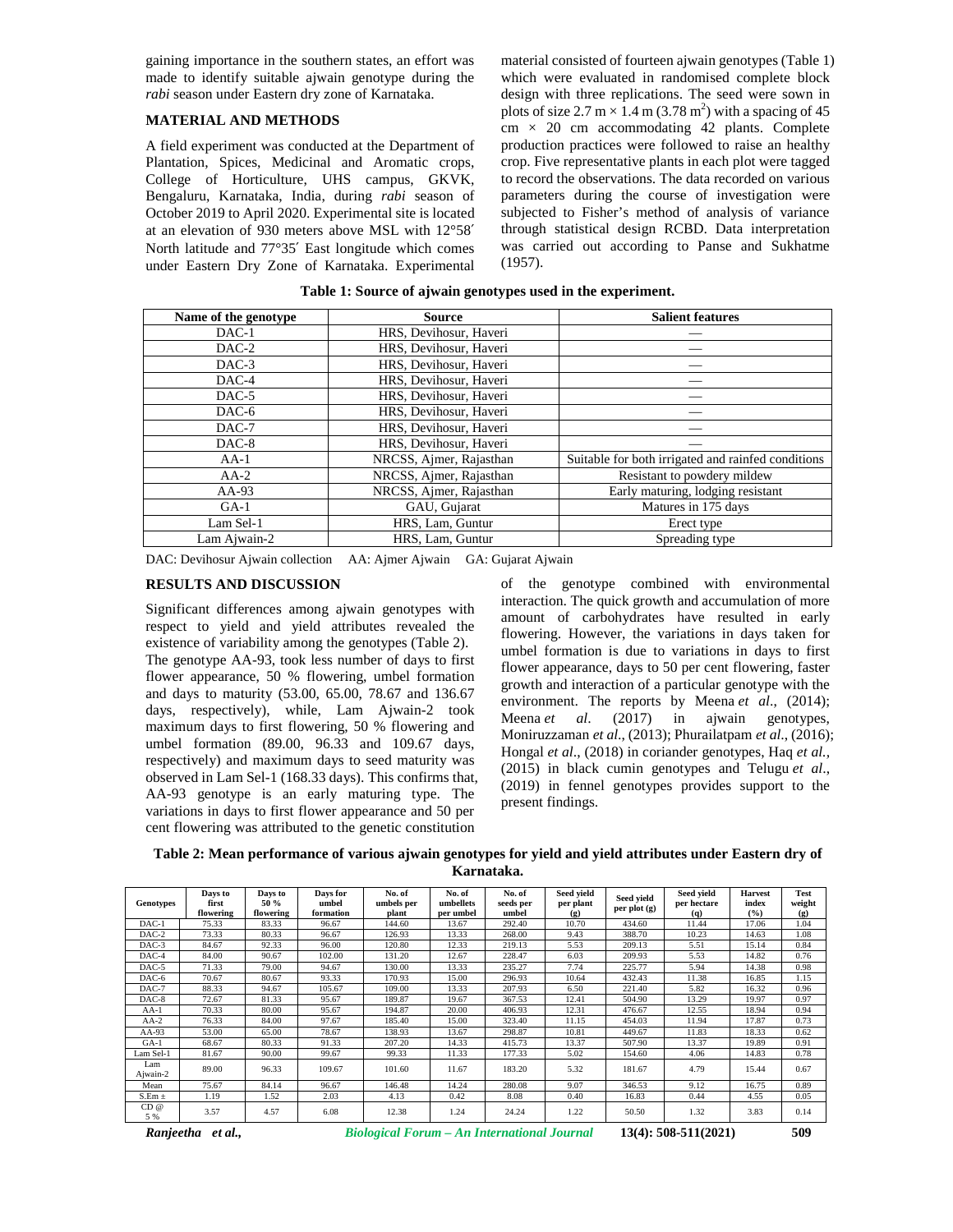The number of umbels per plant was maximum in GA-1 (207.20) followed by AA-1 (194.87), DAC-8 (189.87) and AA-2 (185.40) while, minimum number of umbels was recorded in Lam Sel-1 (99.33). The maximum number of umbellet (20.00) was produced by AA-1, while, minimum was registered in Lam Sel-1 (11.33). The genotype GA-1 produced maximum number of seeds per umbel (415.73) followed by AA-1 (406.93) and DAC-8 (367.53) while, Lam Sel-1 produced minimum number of seeds per umbel (177.33). The variation is due to genetic makeup and response of specific genotype to the environmental factors. However, the production of better number of primary and secondary branches have resulted in production of better number of umbels per plant and umbellet per umbel and better seed set is attributed to better pollination and fertilization. Results reported by Singh *et al.* (2003) in fennel genotypes, Meena *et al*., (2017) in ajwain genotypes, Moniruzzaman *et al*. (2013); Phurailatpam *et al*. (2016); Hongal *et al*., (2018) in coriander genotypes and Telugu *et al*. (2019) in fennel genotypes provides support to the present findings.

The maximum seed yield per plant, per plot and per hectare was registered in GA-1 ( $13.37 \text{ g}$  plant<sup>-1</sup>, 507.90 g plot<sup>-1</sup> and 13.37 q ha<sup>-1</sup>) followed by DAC-8 (12.41 g plant<sup>-1</sup>, 504.90 g plot<sup>-1</sup> and 13.29 q ha<sup>-1</sup>) while, minimum  $\frac{\text{Influ}}{\text{N}}$ yield was observed in Lam Sel-1  $(5.02 \text{ g plant}^{-1}, 154.60$ g plot<sup>-1</sup> and 4.06 q ha<sup>-1</sup>). Maximum test weight was recorded in DAC-6 (1.15 g) followed by DAC-2 (1.08) and DAC-1 (1.04) and minimum was registered in AA-93 (0.62 g). Maximum harvest index was recorded in DAC-8 (19.97 %) followed by GA-1 (19.89 %) and AA-1 (18.94 %), and minimum was recorded in DAC-5 (14.38 %). Seed yield is a complex biometric trait and considerable variations in seed yield are attributed to genetic character and response of a genotype to agro-climatic conditions. Increase in seed yield among ajwain genotypes could be attributed to better growth and yield parameters which positively correlated to yield. Seed size is a typical genetic character but variations in test weight is due to the differences in accumulation of dry matter and photosynthates in seeds. Corresponding findings were reported by Sarada *et al.* (2009); Meena *et al*. (2014) in ajwain genotypes, Moniruzzaman *et al*. (2013); Phurailatpam *et al*. (2016); Hongal *et al*., (2018) in coriander genotypes and Telugu *et al*. (2019) in fennel genotypes.

### **CONCLUSION**

Among different ajwain genotypes, GA-1, DAC-8, AA-1, AA-2 and AA-93 genotypes were found promising with respect to days to first flowering, 50% flowering, days to maturity, number of umbels per plant, number of umbellet and seeds per umbel, seed yield per plant, per plot and per hectare, harvest index and test weight. The genotype GA-1 was found to be more prominent.

#### **FUTURE SCOPE**

Identified promising genotypes may be subjected to multi location trials within the zone and studies on sowing date or time for explaining the varietal diversity under Eastern dry zone of Karnataka can be taken up.

**Acknowledgment:** Authors are thankful to the *Directorate of Post Graduate Studies for extending the financial support for the studies besides infrastructural and manpower support through PG Student Research grants (2004/604 of 2019-20).* Authors are thankful to the Station Head, HRS, Devihosur; Station Head, HRS, Lam, Guntur and The Principal Scientist, NRCSS, Ajmer, Rajasthan for providing the seed material in time for conducting the research.

### **REFERENCES**

- Anonymous (2018). Spices Statistics, Ministry of Commerce and Industry, Govt. of India, Cochin.
- Bhatt, V., Kumar, M. M., & Selvam, P. S. (2018). Antimicrobial Effect of Ajwain Seed Ethanolic Extract Against Food Borne Pathogenic Bacteria. *International Food Research Journal*, *25*(3): 908-912.
- Dubey, S., & Kashyap, P. (2015). Trachyspermum ammi: A Review on its Multidimensional Uses in Indian Folklore Medicines. *Research Journal of Medicinal Plant,* 9(8): 368-374.
- Haq, M. Z., Hossain, M. M., Haque, M. M., Das, M. R., & Huda, M. S. (2015). Blossoming Characteristics in Black Cumin Genotypes in Relation to Seed Yield Influenced by Sowing Time. *American Journal of Plant Sciences,* 6: 1167-1183.
- Hongal, A., Basavaraja, N., Hongal, S., Hegde, N. K., & Kulkarni, S. (2018). Evaluation of Coriander (*Coriandrum sativum* L.) Genotypes for Yield and Quality under Hill Zone (Zone-9) of Karnataka, India*. International Journal of Current Microbiology and Applied Sciences, 7*(5): 2494-2502.
- Meena, M., Dodiya, N. S., Bharti, B., Kunwar, R., & Brajendra (2017). Genetic Characterization for Seed Yield, its Contributing Traits and Oil Content in Ajwain (*Trachyspermum ammi* L.) Over the Environments. *International Journal of Current Microbiology and Applied Sciences*, *6*(4): 1947-1953.
- Meena, S. S., Kakani, R. K., Singh, B., Meena, R. S., Mehta, R. S., Kant, K., Sharma, Y. K., & Meena, R. D. (2014a). AA 93: An Early Maturing Variety of Ajwain Ddeveloped at NRCSS for all Ajwain Growing Areas. *International Journal of Seed Spices, 4*(2): 91-93.
- Mohsenzadeh, S. Zaboli, J. Jaime, A., & Silva, T. D. (2012). Allelopathic Potential of Ajwain (*Trachyspermum copticum*). *Medicinal and Aromatic Plant Science and Biotechnology, 6*(1): 72-74.
- Moniruzzaman, M., Rahman, M. M., Hossain, M. M., Karim, S. A. J. M., & Khaliq, Q. A. (2013). Evaluation of Coriander (*Coriandrum sativum* L.) Genotypes for Seed Yield and Yield Contributing Characters. *Bangladesh Journal of Agricultural Research, 38*(2): 189-202.
- Muvel, R., Naruka, I. S., Chundawat, R. S., Shaktawat, R .P. S., Rathore, S. S., & Verma, K. S. (2015). Production, Productivity and Quality of Ajwain (*Trachyspermum ammi* L.) as Affected by Plant Geometry and Fertilizer Levels. *International Journal of Seed Spices, 5*(2): 32-37.
- Panse, V. G., & Sukhatme, P. V. (1957). Statistical Methods for Agriculture Workers. ICAR, New Delhi, pp. 152-174.
- Phurailatpam, A. K., Geetha, K. A., Meena, R. S., & Maiti, S. (2016). Evaluation of Coriander (*Coriandrum sativum* L.) Cultivars for Yield and Yield Contributing

*Ranjeetha et al., Biological Forum – An International Journal* **13(4): 508-511(2021) 510**